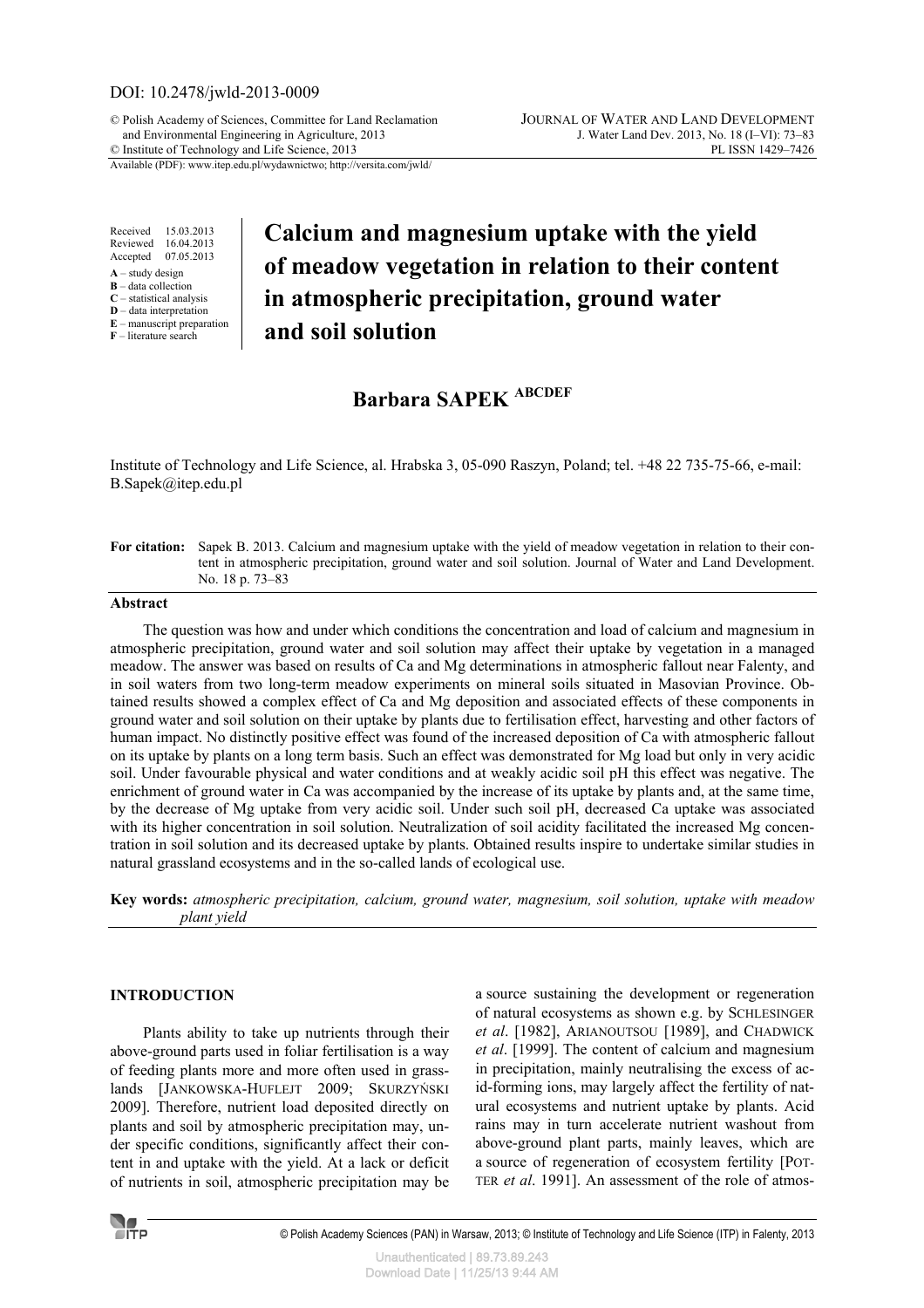pheric nutrient deposition in maintaining fertility found in the literature pertains mainly to forest ecosystems [JONARD *et al*. 2009; POTTER *et al*. 1991] including natural evergreen shrubs SCHLESINGER *et al*. [1982], ARIANOUTSOU [1989]. Due to permanent soil cover by sward, permanent grasslands are equally efficient absorbers of atmospheric nutrient deposits which secures the maintenance and development of natural grassland ecosystems. KACORZYK *et al*. [2012] showed that nutrient load including that of calcium and magnesium (35.5 kg Ca·ha<sup>-1</sup> and 3.4 kg Mg·ha<sup>-1</sup> on average) delivered with atmospheric fallout to mountain grasslands provides hay production of 1.5– 2.0 t $\cdot$ ha<sup>-1</sup>.

Atmospheric fallout is one of the supplies of soil water phase composed of ground water and soil solution and being a source of plant feeding. Fertility of this phase will depend, among others, on chemical composition of precipitation. Soil waters are the source of soluble nutrients including calcium and magnesium [PRUSINKIEWICZ 2011; SZPERLIŃSKI 2002]. Availability of these components to and their uptake by plants depends on their content in soil solution [PRUSIŃKIEWICZ 2011; WARCHAŁOWA 1976]. In the earlier paper SAPEK [2011] estimated the dynamics of calcium and magnesium uptake by plants in long-term meadow experiments and compared it with the washout of Ca and Mg from soil, pH and the form of nitrogen fertiliser considering the effect of soil neutralisation with calcium fertilisers. This paper is an advancement of presented problems.

The aim of this study was to answer the question if, how and under which conditions the load of calcium and magnesium in atmospheric fallout, ground water and soil solution may affect their uptake by grassland vegetation.

#### **MATERIAL AND METHODS**

The study was based on two long-term meadow experiments situated in Masovian Province in Janki (J) and Laszczki (L) established in 1981 and 1982, respectively. An after-effect of liming and application of ammonium and calcium saltpetre on soil and vegetation and on nutrient release and ground water quality was evaluated.

Experiment was set up on very acid (pH<sub>KCl</sub>: J – 4.5,  $L - 4.3$ ) mineral soils differing in the organic matter content ( $C_{org}$ : J – 19.0, L – 38.0 g·kg<sup>-1</sup>), calcium (Ca<sub>tot</sub>: J – 1.44, L – 2.58 g·kg<sup>-1</sup>), magnesium  $(Mg_{\text{tot}}: J - 0.47, L - 0.89 \text{ g} \cdot \text{kg}^{-1})$  and the content of particles <0.02 mm  $(J - 18.4, L - 22.4)$ %, and moisture  $(J - 22.1\% \text{ vol.}, L - 26.6\% \text{ vol.}).$ 

Experiment was designed with the random block method in four repetitions with 6 distinguished fertilisation variants fertilised with a constant dose of phosphorus (34.9 kg P·ha<sup>-1</sup>) and potassium (125 kg K·ha<sup>-1</sup>). Variants were not limed  $(Ca_0)$  or limed once in the beginning of experiment (1981/1982) with a single or double dose of calcium carbonate calculated according to the criterion of hydrolytic acidity 1Hh and 2Hh  $(Ca_1, Ca_2)$ . Study objects were fertilised with nitrogen at a dose of 120 and 240 kg  $N \cdot ha^{-1}$  ( $N_1, N_2$ ) in three parts under each cut in a form of ammonium saltpetre (AN) and since 1992, in parallel, on a half of 50  $m<sup>2</sup>$ plots – with calcium saltpetre (CN).

Since 2000 phosphorus fertilisation was abandoned in both experiments to assess a possibility of limitation of P release to the environment. Experiments carried out according to this scheme were ended in 2007. Due to a change in the experimental project in Laszczki, harvesting was abandoned there since 2004. Detailed description of the experiments and fertilisation variants are given in SAPEK [2006] and SAPEK and SAPEK [2011]. Results of analyses from four variants:  $Ca<sub>0</sub>N<sub>2</sub>AN$ ,  $Ca<sub>0</sub>N<sub>2</sub>CN$ ,  $Ca<sub>2</sub>N<sub>2</sub>AN$ ,  $Ca<sub>2</sub>N<sub>2</sub>CN$  were used in this study. Soils from these experimental variants differed in  $pH_{\text{KCl}}$  (Tab. 1).

Table 1. Mean  $pH_{\text{KCl}}$  of the 0–10 cm soil layer from four fertilisation variants of meadow experiments in the years 1995–2007

| Experiment | Value  | Soil $pH_{\text{KCl}}$ |                                         |      |                                   |  |  |  |
|------------|--------|------------------------|-----------------------------------------|------|-----------------------------------|--|--|--|
|            |        |                        | $Ca_0N_2AN$   $Ca_2N_2AN$   $Ca_0N_2CN$ |      | Ca <sub>2</sub> N <sub>2</sub> CN |  |  |  |
| Janki      | mean   | 3.6                    | 4.3                                     | 5.0  | 6.6                               |  |  |  |
|            | $CV\%$ | 5.1                    | 11.67                                   | 12.0 | 3.6                               |  |  |  |
| Laszczki   | mean   | 3.6                    | 5.8                                     | 5.5  | 6.9                               |  |  |  |
|            | $CV\%$ | 9.1                    | 9.6                                     | 9.3  | 5.7                               |  |  |  |

Explanations:  $Ca_0N_2AN$ ,  $Ca_2N_2AN$ ,  $Ca_0N_2CN$ ,  $Ca_2N_2CN$ :  $Ca_0 - not$ limed variants, Ca<sub>2</sub> – limed variants, N<sub>2</sub> – fertilisation with 240 kg  $N·ha^{-1}$  in a form of ammonium saltpetre – AN and calcium saltpetre – CN; Ca<sub>0</sub>N<sub>2</sub>CN, Ca<sub>2</sub>N<sub>2</sub>CN – mean for the years 2000–2007 CV% – coefficient of variability.

Atmospheric fallout was sampled in Falenty and represented wet precipitation, both rain and snow [SA-PEK 2011]. Sampling methods, analyses and other data on atmospheric precipitation collected from meteorological station situated near experimental fields in Falenty are given in SAPEK *et al.* [2003] and in SAPEK and NAWALANY [2006]. Mean precipitation for presented study periods (Tab. 2) are given in this paper. Samples of ground water were taken from wells installed in buffer zones of experiments. The description of sampling sites, sampling protocol and frequency is given in SAPEK *et al.* [2003] and SAPEK [2006].

**Table 2.** Annual mean atmospheric precipitation near Falenty in selected periods of meadow experiments

| Precipitation<br>mm | Years |          |          |       |       |          |  |  |
|---------------------|-------|----------|----------|-------|-------|----------|--|--|
|                     | 1988- | $1992 -$ | $2000 -$ | 1988- | 1992- | $2000 -$ |  |  |
|                     | 2007  | 2007     | 2007     | 2003  | 2003  | 2003     |  |  |
| Mean                | 518.5 | 531.0    | 523.0    | 505.3 | 517.6 | 475.0    |  |  |
| <b>SD</b>           | 79.4  | 84.3     | 94.8     | 77.0  | 85.9  | 96.5     |  |  |
| $CV\%$              | 15.3  | 15.9     | 18.1     | 15.2  | 16.6  | 20.3     |  |  |

Explanations: *SD* – standard deviation, CV% – as in Table 1. Source: SAPEK and NAWALANY [2006].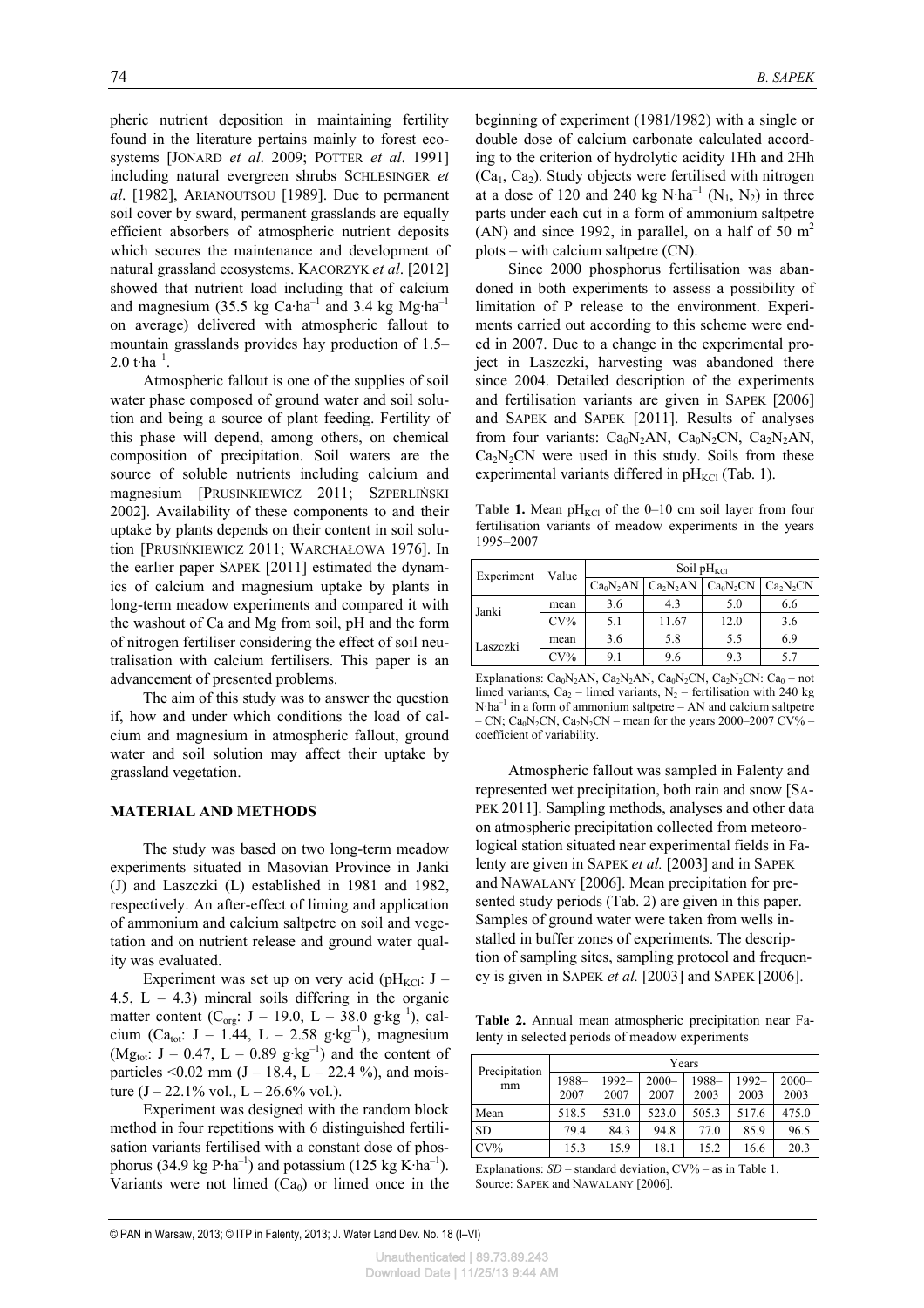Soil solutions were taken from the experiment in Janki where suction apparatuses were installed in the four mentioned above fertilisation objects. The method of sampling soil solutions with suction apparatuses equipped with pore cups and the way of calculating the washout of soil components can be found in SAPEK and PIETRZAK [1996] and PIETRZAK *et al*. [2006]. Calcium and magnesium was determined with the atomic absorption spectrophotometric method [SAPEK 1979].

The amount of calcium and magnesium taken up by dry plant yield in selected study periods was estimated and expressed as percent of atmospheric load of these elements. Mean uptake of the elements from variants AN and CN was taken for comparisons. Calcium input with superphosphate and calcium saltpetre was accounted for in calculations (Tabs 3–6). Due to abundant but non-homogenous results, the relationships between calcium and magnesium uptake and their content in atmospheric precipitation, ground wa-

| Table 3. Calcium input with precipitation and superphosphate and its uptake by plants (mean from fertilisation variants) fer-    |
|----------------------------------------------------------------------------------------------------------------------------------|
| tilised with ammonium saltpetre (AN) and calcium saltpetre (CN) at a rate of 240 kg $N$ ha <sup>-1</sup> in the Janki experiment |

| Specification                                                             | Years     | Amount                          |               |  |  |  |  |
|---------------------------------------------------------------------------|-----------|---------------------------------|---------------|--|--|--|--|
|                                                                           |           | $kg \cdot ha^{-1} \cdot y^{-1}$ | $\frac{0}{0}$ |  |  |  |  |
| <b>AN</b> fertilisation                                                   |           |                                 |               |  |  |  |  |
| Ca (I) from precipitation                                                 | 1988-2007 | 17.4                            |               |  |  |  |  |
| Ca (II) from precipitation                                                | 2000-2007 | 17.4                            |               |  |  |  |  |
| Ca (I) uptake by plants                                                   | 1988-2007 | 30.1                            |               |  |  |  |  |
| Ca (II) uptake by plants after the abandonment of P fertilisation in 2000 | 2000-2007 | 24.7                            |               |  |  |  |  |
| Contribution of atmospheric Ca I to Ca I uptake by plants                 | 1988-2007 |                                 | 57.7          |  |  |  |  |
| Contribution of atmospheric Ca II to Ca II uptake by plants               | 2000-2007 |                                 | 70.6          |  |  |  |  |
| Ca input with superphosphate                                              | 1988-2007 | 46.1                            |               |  |  |  |  |
| Atmospheric Ca I compared with Ca from superphosphate                     | 1988-2007 |                                 | 37.7          |  |  |  |  |
| <b>CN</b> fertilisation                                                   |           |                                 |               |  |  |  |  |
| Ca (I) from precipitation                                                 | 1992-2007 | 18.2                            |               |  |  |  |  |
| Ca (II) from precipitation                                                | 2000-2007 | 17.4                            |               |  |  |  |  |
| Ca (I) uptake by plants                                                   | 1992-2007 | 33.9                            |               |  |  |  |  |
| Ca (II) uptake by plants after the abandonment of P fertilisation in 2000 | 2000-2007 | 37.5                            |               |  |  |  |  |
| Contribution of atmospheric Ca I to Ca I uptake by plants                 | 1992-2007 |                                 | 53.6          |  |  |  |  |
| Contribution of atmospheric Ca II to Ca II uptake by plants               | 2000-2007 |                                 | 46.3          |  |  |  |  |
| Ca input with superphosphate                                              | 1992-2007 | 46.1                            |               |  |  |  |  |
| Atmospheric Ca I compared with Ca from superphosphate                     |           |                                 | 39.5          |  |  |  |  |
| Ca input with CN (kg/ha)                                                  | 1992-2007 | 343.0                           |               |  |  |  |  |
| Atmospheric Ca I compared with Ca from CN                                 |           |                                 | 5.3           |  |  |  |  |

**Table 4.** Calcium input with precipitation and superphosphate and its uptake by plants (mean from fertilisation variants) fertilised with ammonium saltpetre (AN) and calcium saltpetre (CN) at a rate of 240 kg N·ha<sup>-1</sup> in the Laszczki experiment

| Specification                                                             |           | Amount                          |               |  |  |  |  |  |
|---------------------------------------------------------------------------|-----------|---------------------------------|---------------|--|--|--|--|--|
|                                                                           | Years     | $kg \cdot ha^{-1} \cdot y^{-1}$ | $\frac{0}{0}$ |  |  |  |  |  |
| <b>AN</b> fertilisation                                                   |           |                                 |               |  |  |  |  |  |
| Ca (I) from precipitation                                                 | 1988-2003 | 17.9                            |               |  |  |  |  |  |
| Ca (II) from precipitation                                                | 2000-2003 | 19.4                            |               |  |  |  |  |  |
| Ca (I) uptake by plants                                                   | 1988-2003 | 46.8                            |               |  |  |  |  |  |
| Ca (II) uptake by plants after the abandonment of P fertilisation in 2000 | 2000-2003 | 54.2                            |               |  |  |  |  |  |
| Contribution of atmospheric Ca I to Ca I uptake by plants                 | 1988-2003 |                                 | 38.2          |  |  |  |  |  |
| Contribution of atmospheric Ca II to Ca II uptake by plants               | 2000-2003 |                                 | 35.9          |  |  |  |  |  |
| Ca input with superphosphate                                              | 1988-2003 | 46.1                            |               |  |  |  |  |  |
| Atmopheric Ca I compared with Ca from superphosphate                      |           |                                 | 38.8          |  |  |  |  |  |
| <b>CN</b> ferilisation                                                    |           |                                 |               |  |  |  |  |  |
| Ca I from precipitation                                                   | 1992-2003 | 19.1                            |               |  |  |  |  |  |
| Ca (II) from precipitation                                                | 2000-2003 | 19.5                            |               |  |  |  |  |  |
| Ca (I) uptake by plants                                                   | 1992-2003 | 46.5                            |               |  |  |  |  |  |
| Ca (II) uptake by plants after the abandonment of P fertilisation in 2000 | 2000-2003 | 67.2                            |               |  |  |  |  |  |
| Contribution of atmospheric Ca I to Ca I uptake by plants                 | 1992-2003 |                                 | 41.1          |  |  |  |  |  |
| Contribution of atmospheric Ca II to Ca II uptake by plants               | 2000-2003 |                                 | 29.0          |  |  |  |  |  |
| Ca input with superphosphate                                              | 1992-2003 | 46.1                            |               |  |  |  |  |  |
| Atmospheric Ca I compared with Ca from superphosphate                     |           |                                 | 41.4          |  |  |  |  |  |
| Ca input from CN                                                          | 1992-2003 | 343.0                           |               |  |  |  |  |  |
| Atmospheric Ca I compared with Ca from CN                                 |           |                                 | 5.6           |  |  |  |  |  |

© PAN in Warsaw, 2013; © ITP in Falenty, 2013; J. Water Land Dev. No. 18 (I–VI)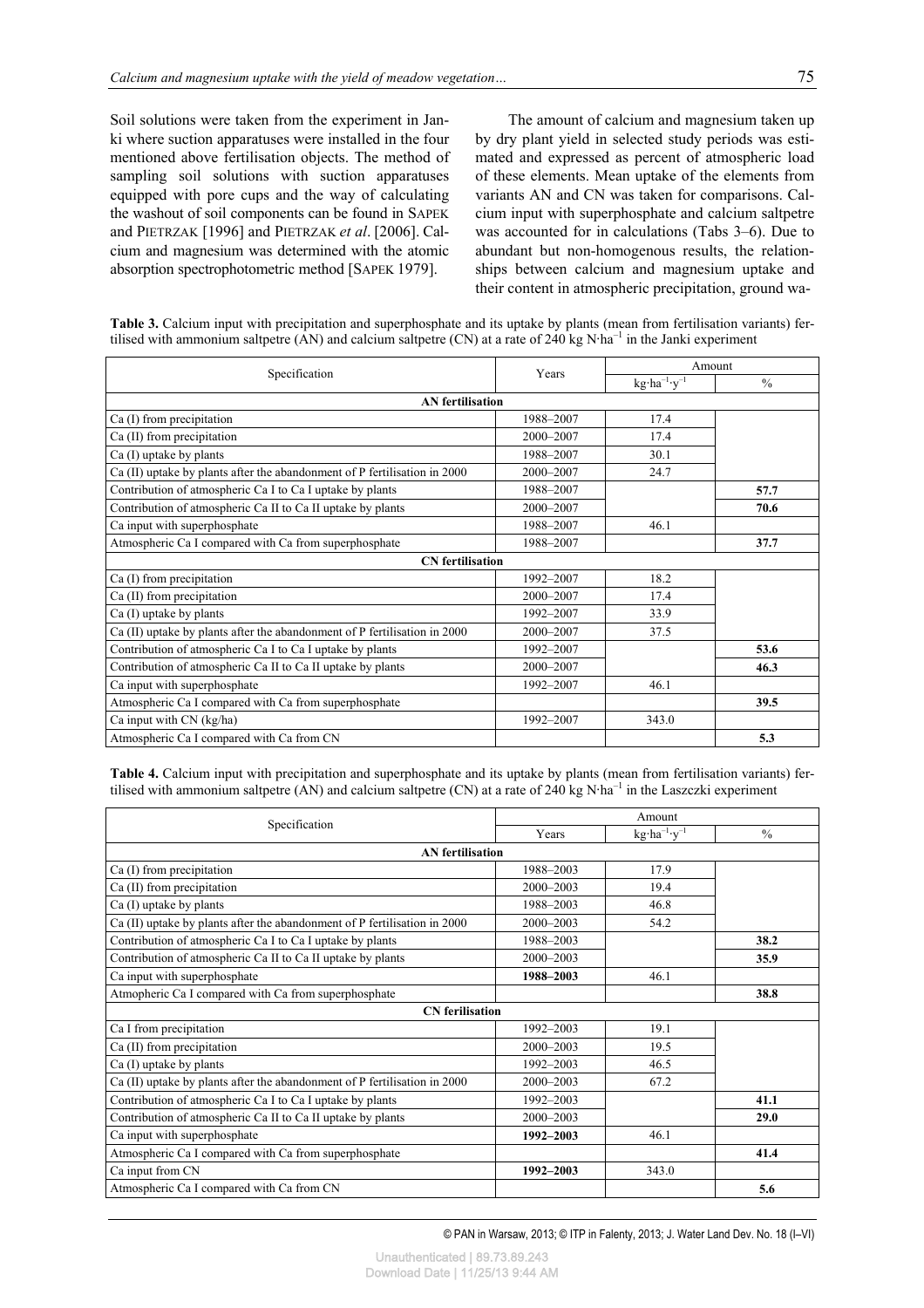|                                                                            | Amount    |                                 |               |  |  |
|----------------------------------------------------------------------------|-----------|---------------------------------|---------------|--|--|
| Specification                                                              | Years     | $kg \cdot ha^{-1} \cdot v^{-1}$ | $\frac{0}{0}$ |  |  |
| <b>AN</b> fertilisation                                                    |           |                                 |               |  |  |
| Mg I from precipitation                                                    | 1988-2007 | 2.4                             |               |  |  |
| Mg II from precipitation                                                   | 2000-2007 | 2.4                             |               |  |  |
| Mg I uptake by plants                                                      | 1988-2007 | 7.8                             |               |  |  |
| Mg II uptake by plants after the abandonment of P fertilisation since 2000 | 2000-2007 | 6.9                             |               |  |  |
| Contribution of atmospheric Mg I to Mg I uptake by plants                  | 1988-2007 |                                 | 30.8          |  |  |
| Contribution of atmospheric Mg II to Mg II uptake by plants                | 2000-2007 |                                 | 34.8          |  |  |
| <b>CN</b> fertilisation                                                    |           |                                 |               |  |  |
| Mg I from precipitation                                                    | 1992-2007 | 3.0                             |               |  |  |
| Mg II from precipitation                                                   | 2000-2007 | 2.4                             |               |  |  |
| Mg I uptake by plants                                                      | 1992-2007 | 5.8                             |               |  |  |
| Mg II uptake by plants after the abandonment of P fertilisation since 2000 | 2000-2007 | 5.2                             |               |  |  |
| Contribution of atmospheric Mg I to Mg I uptake by plants                  | 1992-2007 |                                 | 51.7          |  |  |
| Contribution of atmospheric Mg II to Mg II uptake by plants                | 2000-2007 |                                 | 46.1          |  |  |

**Table 5.** Magnesium input with precipitation and its uptake by plants (mean from fertilisation variants) fertilised with ammonium saltpetre (AN) and calcium saltpetre at a rate of 240 kg  $N \cdot ha^{-1}$  in the Janki experiment

**Table 6.** Magnesium input with precipitation and its uptake by plants (mean from fertilisation variants) fertilised with ammonium saltpetre (AN) and calcium saltpetre (CN) at a rate of 240 kg N·ha<sup>-1</sup> in the Laszczki experiment

| Specification                                                                | Amount    |                                 |               |  |  |  |  |
|------------------------------------------------------------------------------|-----------|---------------------------------|---------------|--|--|--|--|
|                                                                              | Years     | $kg \cdot ha^{-1} \cdot y^{-1}$ | $\frac{0}{0}$ |  |  |  |  |
| <b>AN</b> fertilisation                                                      |           |                                 |               |  |  |  |  |
| Mg I from precipitation                                                      | 1988-2003 | 2.4                             |               |  |  |  |  |
| Mg II from precipitation                                                     | 2000-2003 | 2.4                             |               |  |  |  |  |
| Mg I uptake by plants                                                        | 1988-2003 | 16.0                            |               |  |  |  |  |
| Mg II uptake by plants after the abandonment of P fertilisation since 2000   | 2000-2003 | 15.3                            |               |  |  |  |  |
| Contribution of atmospheric Mg I to Mg I uptake by plants                    | 1988-2003 |                                 | 15.0          |  |  |  |  |
| Contribution of atmospheric Mg II to Mg II uptake by plants                  | 2000-2003 | 15.7                            |               |  |  |  |  |
| <b>CN</b> fertilisation                                                      |           |                                 |               |  |  |  |  |
| Mg I from precipitation                                                      | 1992-2003 | 2.4                             |               |  |  |  |  |
| Mg II from precipitation                                                     | 2000-2003 | 2.4                             |               |  |  |  |  |
| Mg I uptake by plants                                                        | 1992-2003 | 15.6                            |               |  |  |  |  |
| Mg (II) uptake by plants after the abandonment of P fertilisation since 2000 | 2000-2003 | 15.5                            |               |  |  |  |  |
| Contribution of atmospheric Mg I to Mg I uptake by plants                    | 1992-2003 |                                 | 15.4          |  |  |  |  |
| Contribution of atmospheric Mg II to Mg II uptake by plants                  | 2000-2003 |                                 | 15.5          |  |  |  |  |

ter and soil solution were tested with non-parametric Spearman rank correlation test and expressed as Spearman correlation coefficient (*rs*).

# **RESULTS AND DISCUSSION**

#### **CALCIUM AND MAGNESIUM IN WET PRECIPITATION AND THEIR UPTAKE BY PLANTS**

Comparison of calcium and magnesium loads deposited on the surface of mown meadows with the amount of these components taken up by plants was not aimed to assess their real uptake from rainfall. This would need specific radioisotope methods. The comparison provides, however, information on a possible effect and importance of natural sources of the two elements. The need of balancing nutrient loads delivered to natural ecosystems was expressed e.g. by ARIANOUTSOU [1989] who assessed productivity and nutrient cycling in natural scrublands in northeastern Greece (maquis) and by SCHLESINGER *et al.* [1982] who studied nutrient losses in the surface runoff from chaparral (southern California) after fire. Also JONARD *et al*. [2009], based on forest monitoring in France, Walloon and Luxemburg, underlined the need of the assessment of nutrients deposited by precipitation to establish feeding status of forest tree stands.

**Calcium.** The proportion of calcium load from precipitation to its amount taken up by meadow vegetation differed in relation to soil properties, type and dose of nitrogen fertiliser and to the presence or absence of P fertilisation (Tab. 3, 4). In the case of less fertile and drier soil in Janki, atmospheric Ca load constituted 57.7% of Ca taken up annually by plants fertilised with ammonium saltpetre. After the abandonment of fertilisation with superphosphate (which enriched the soil in Ca itself) the percent increased to 70.6%. Atmospheric Ca load equalled 37.7% of the amount annually delivered to the soil with superphosphate (Tab. 3). When the soil was fertilised with calcium saltpetre (the years 1992–2007) the share of atmospheric Ca in plant uptake slightly decreased to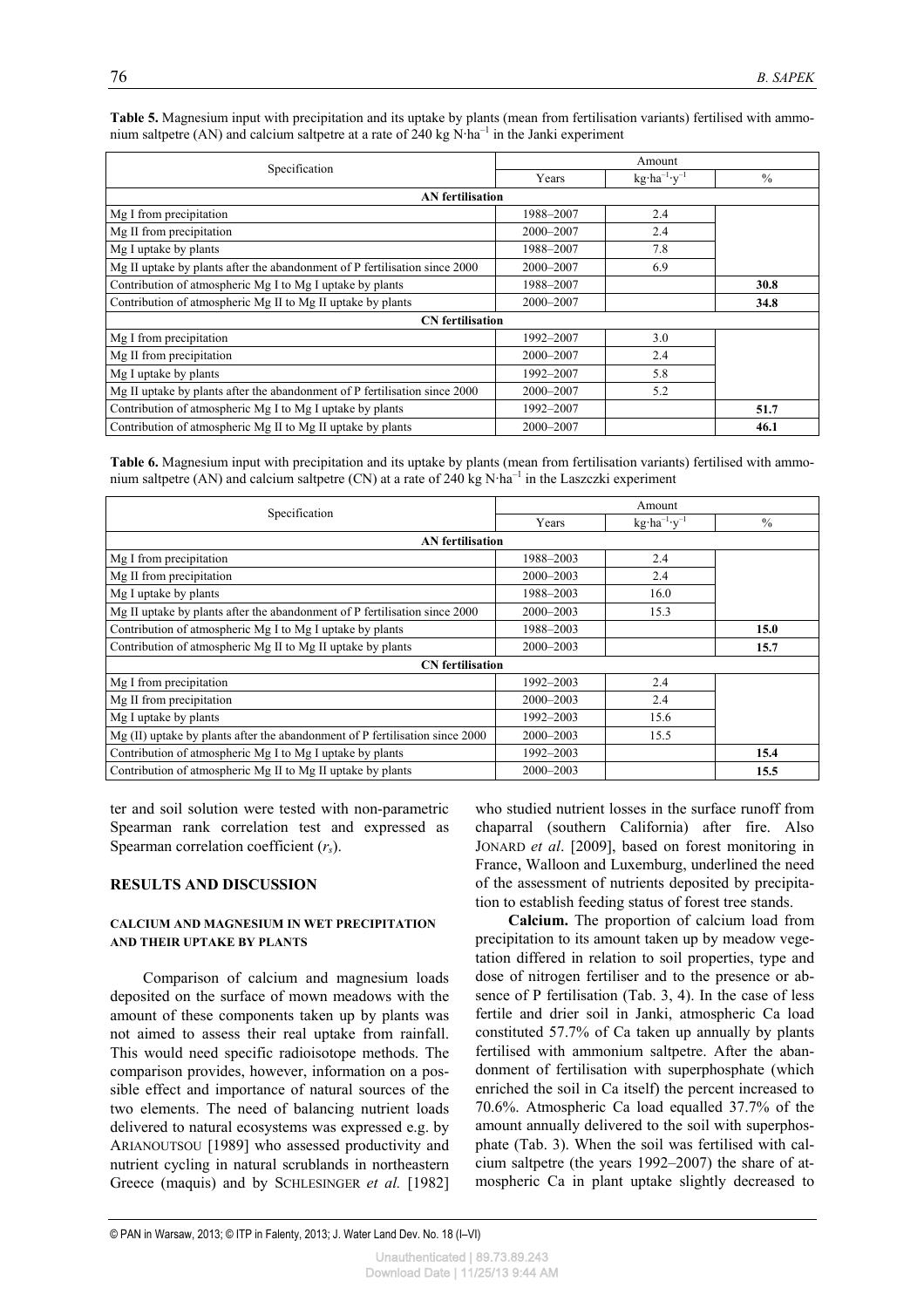53.6%. However, annual input of 342.8 kg Ca·ha–1 with calcium saltpetre and parallel abandonment of phosphorus fertilisation decreased the contribution of atmospheric Ca to plant uptake to 46.3%. In the case of CN fertilisation, atmospheric Ca load (5.6%) was of negligible importance (Tab. 3).

More favourable soil-water conditions in the experiment in Laszczki, particularly higher content of soil Ca (resulting in bigger yielding) markedly decreased the impact of atmospheric Ca on plant uptake (Tab. 4). The proportion of atmospheric calcium to the amount taken up by plants in this experiment was similar at both forms of nitrogen fertilisation (AN –  $38.2\%$  and CN – 41.1%). The abandonment of P fertilisation, especially with the application of AN, did not exert a significant effect on the above proportions (38.2% and 35.9%). Study period in this experiment was by 4 years shorter which might possibly affect the obtained results.

**Magnesium**. Atmospheric load of magnesium in the Janki experiment at AN and P fertilisation constituted 30.8% of its amount taken up by plant yield (Tab. 5). After the abandonment of P fertilisation the respective share was 34.8%. As in the case of calcium, application of CN and no P fertilisation increased the share of atmospheric Mg in the amount of the element taken up by plants to ca 50% (Tab. 3, 5). In more fertile and richer in magnesium soil in the Laszczki experiment, the share of atmospheric Mg load in plant uptake was ca 15% (Tab. 6). Moreover, in contrast with weaker and poorer in Mg soil in the Janki experiment, both the applied form of nitrogen fertiliser (AN and CN) and the abandonment of P fertilisation had no significant effect on the contribution of atmospheric Mg load (Tab. 6).

# **THE RELATIONSHIP BETWEEN CALCIUM AND MAGNESIUM UPTAKE BY PLANTS AND THEIR CONCENTRATIONS AND LOADS IN WET PRECIPITATION**

Due to abandoned harvesting in the Laszczki experiment after 2003, calcium and magnesium uptake by plants from the two experiments and the concentrations and loads of these elements in atmospheric precipitation were taken from the years 1988–2003 when objects fertilised with ammonium saltpetre were compared. Comparisons between the objects fertilised with calcium and ammonium saltpetre refer to data from the years 1995–2003. Changes in Ca and Mg uptake by plants and in concentrations of both elements in precipitation were presented based on data from objects of most extreme pH values and fertilised with AN in the Laszczki experiment (Fig. 1a–d). Most statistically significant relationships were found just under such conditions. Other results pertaining to AN fertilised objects in Janki and to those fertilised with CN in both experiments are discussed only in the text.

Significant decrease of Ca uptake with time was found only for very acid  $(Ca_0N_2AN - r<sub>s2</sub> = -0.59*)$ and acid  $(Ca_2N_2AN - r<sub>s2</sub> = -0.61**)$  soil fertilised with AN in Janki. In the Laszczki experiment a significant decrease of Mg uptake with time was noted in fertilisation variant Ca<sub>2</sub>N<sub>2</sub>AN ( $r_{s2} = -0.52$ <sup>\*</sup>) in the soil of pH optimum for grasslands (pH<sub>KCl</sub> = 5.9) (Tab. 1, Fig. 1d). Fertilisation with CN and decreasing soil acidity facilitated the decreased Mg uptake by plants in the Janki experiment  $(Ca_0N_2CN - r_{s2} = -0.63*$  and  $Ca<sub>2</sub>N<sub>2</sub>CN - r<sub>s2</sub> = -0.66*)$  but resulted in the increased Ca uptake in the Laszczki experiment  $(Ca_0N_2CN - r_{s2})$  $= 0.76$ <sup>\*\*</sup>) with time. In other variants no significant temporal changes in the uptake of analysed elements were noted.

In the study period 1988–2003 the concentration and load of Ca in atmospheric precipitation near Falenty were fairly stable while those of Mg significantly increased with time  $(r_1 = 0.62^*, r_{\text{1bis}} = 0.56^*)$ . The course and direction of changes in the concentrations and loads of both elements are presented in Fig. 1a–d.

To answer the question put at the end of introduction, a search was undertaken for statistically significant correlations between the concentration or load of Ca and Mg in precipitation near Falenty and the uptake of these elements by meadow vegetation at different soil pH in four fertilisation variants fertilised with two forms of saltpetre. Expected result was found only in four cases in the Laszczki experiment. In acid soil of the variant Ca<sub>0</sub>N<sub>2</sub>AN ( $pH_{KCl}$  = 3.6) an increased load of Mg in precipitation was accompanied by a greater Mg uptake by plants ( $r_{3bis} = 0.48*$ ) (Fig. 1b). In the variant Ca<sub>2</sub>N<sub>2</sub>AN (pH<sub>KCl</sub> = 5.8), significant negative correlation was found, however, between both Mg concentration and load in atmospheric precipitation and the uptake of this element by plants  $(r_3 = -0.55^*$ ,  $r_{3bis} = -0.52^*$ , respectively) (Tab. 1, Fig. 1d). In the soil fertilised with calcium saltpetre  $(Ca<sub>2</sub>N<sub>2</sub>CN)$  an increased load of Ca in precipitation significantly increased Ca uptake by plants  $(r_{3bis} =$ 0.65\*). One may expect that the negative correlation between Mg load and uptake is associated with a complex interaction of calcium compounds differing in solubility which, apart from Mg, are the components of atmospheric precipitation. Calcium compounds may weaken Mg absorption by plants which was demonstrated by HAWLICZKA *et al.* [2003]. The authors underlined a complex effect of the form and solubility of calcium and magnesium compounds present in atmospheric fallout on the environmental behaviour of these elements. Despite higher content of Ca in precipitation, its soluble forms exert smaller effect on rain pH than magnesium [HAWLICZKA *et al.* 2003]. Therefore, the rainfall becomes more acid with increasing Mg content, which in turn facilitates washing out of Mg from soil and meadow sward and consequently decreases its uptake by plant yield.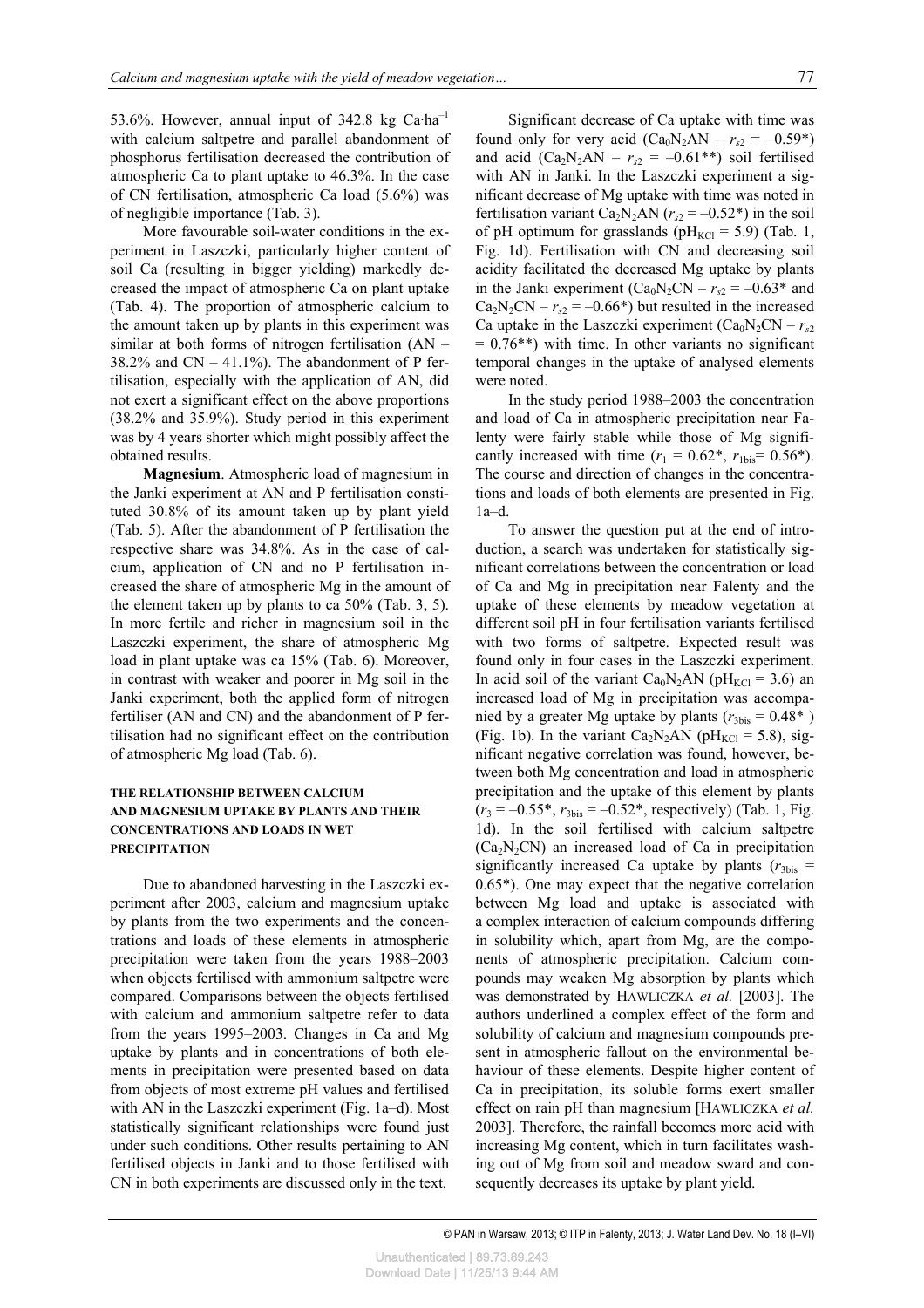

Fig. 1. Concentrations  $(Ca_1, Mg_1)$  and loads  $(Ca_{1bis}, Mg_{1bis})$  of calcium and magnesium in atmospheric precipitation and their uptake by plants (Ca<sub>2</sub>, Mg<sub>2</sub>) in fertilisation variants Ca<sub>0</sub>N<sub>2</sub>AN (a, b) and Ca<sub>2</sub>N<sub>2</sub>AN (c, d) of the experiment in Laszczki; Spearman correlation coefficients:  $r_{s1}$  – concentration in precipitation x years,  $r_{s1bs}$  – load in precipitation x years,  $r_{s2}$  – uptake by plants x years,  $r_{s3}$  – uptake by plants x concentration in precipitation,  $r_{s3bis}$  – uptake by plants x load in precipitation

#### **RELATIONSHIPS BETWEEN CALCIUM AND MAGNESIUM UPTAKE BY PLANTS AND THEIR CONCENTRATION IN GROUND WATER**

Comparison of calcium and magnesium concentrations in ground water from under studied meadows shows a higher concentrations of these elements in the Laszczki than in the Janki experiment (Tab. 7). The differences pertain mainly to magnesium concentrations. Temporal changes in the concentration of both elements in ground water in the years 1995–2003 were insignificant. However, some enrichment in calcium with time was observed in Laszczki (Fig. 2c).

| Sample        | Experiment | Fertilisation<br>variant <sup>1)</sup> | Years     | $pH^{1}$ |        | Ca                         |        | Mg                      |        |
|---------------|------------|----------------------------------------|-----------|----------|--------|----------------------------|--------|-------------------------|--------|
|               |            |                                        |           | mean     | $CV\%$ | mean<br>$mg \cdot dm^{-3}$ | $CV\%$ | mean<br>$mg \, dm^{-3}$ | $CV\%$ |
| Ground water  | Janki      |                                        | 1995-2003 | 7.5      | 4.6    | 64.2                       | 16.8   | 6.15                    | 26.6   |
| Ground water  | Laszczki   |                                        |           | 7.6      | 3.7    | 93.1                       | 22.4   | 14.0                    | 10.7   |
| Soil solution | Janki      | Ca <sub>0</sub> N <sub>2</sub> AN      |           | 8.01     | 2.9    | 74.8                       | 20.7   | 17.5                    | 53.1   |
| Soil solution | Janki      | Ca <sub>2</sub> N <sub>2</sub> AN      | 1996-2007 | 8.01     | 3.3    | 94.9                       | 16.0   | 25.8                    | 43.0   |
| Soil solution | Janki      | Ca0N <sub>2</sub> CN                   |           | 7.96     | 6.2    | 87.8                       | 37.1   | 17.7                    | 52.0   |
| Soil solution | Janki      | Ca <sub>2</sub> N <sub>2</sub> CN      |           | 8.13     | 3.0    | 71.8                       | 38.7   | 31.8                    | 53.5   |

|  | <b>Table 7.</b> Mean pH and concentrations of calcium and magnesium in ground water an soil solution in meadow experiments |  |  |  |  |
|--|----------------------------------------------------------------------------------------------------------------------------|--|--|--|--|
|  |                                                                                                                            |  |  |  |  |

Explanations: Ca<sub>0</sub>N<sub>2</sub>AN, Ca<sub>2</sub>N<sub>2</sub>AN, Ca<sub>0</sub>N<sub>2</sub>CN, Ca<sub>2</sub>N<sub>2</sub>CN – variants in soil fertilised with 240 kg N in a form of ammonium saltpetre (AN) and calcium saltpetre (CN), not limed (Ca<sub>0</sub>) and limed (Ca<sub>2</sub>) acc. to the hydrolytic acidity criterion 2 Hh; CV% – coefficient of variability.  $^{1)}$  pH of soil solutions – mean value from the years 1997–2002.

An assessment of the relationship between calcium and magnesium uptake by plants and the study years in soils of extreme  $pH_{\text{KCl}}$  (3.6 and 6.6–6.9) showed significant decrease of Mg uptake by plants in the Janki experiment in soil formerly limed and fertilised with calcium saltpetre  $(Ca_2N_2CN, r_{s2bis} = -0.83**)$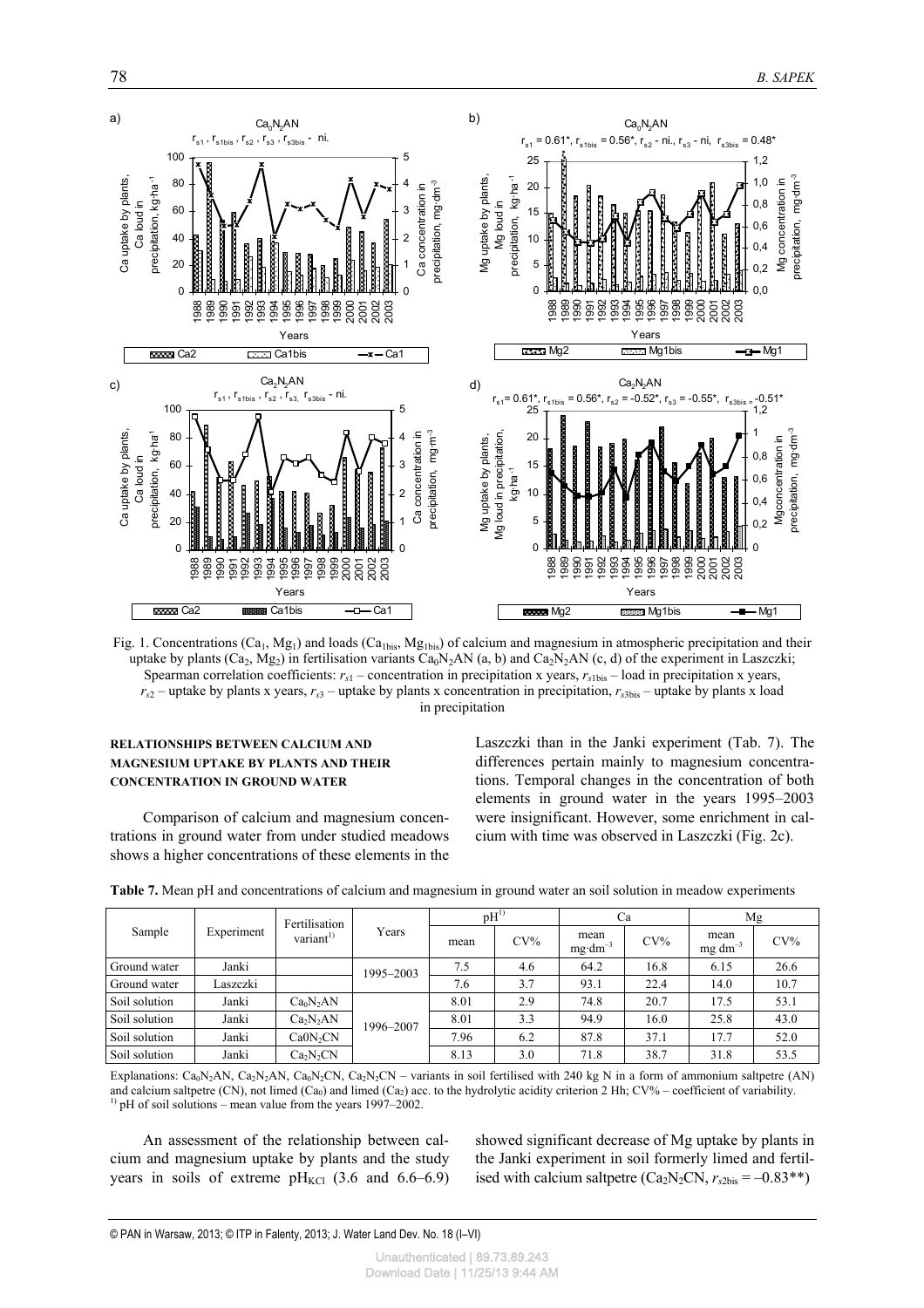

Fig. 2. Concentrations of calcium and magnesium in ground water (Ca<sub>1</sub>, Mg<sub>1</sub>) and their uptake by plants in fertilisation variants  $Ca_0N_2AN$  (Ca<sub>2</sub>, Mg<sub>2</sub>) and Ca<sub>2</sub>N<sub>2</sub>CN (Ca<sub>2bis</sub>, Mg<sub>2bis</sub>) of the experiment in Janki (a, b) and in Laszczki (c, d) in the years 1995–2003; Spearman correlation coefficients:  $r_s$  – years x uptake by plants from the variant Ca<sub>0</sub>N<sub>2</sub>AN,  $r_s$ <sub>2bis</sub> – years x uptake by plants from the variant  $Ca<sub>2</sub>N<sub>2</sub>CN$ 

(Fig. 2b). Similar relationship was also demonstrated in the soil fertilised with ammonium saltpetre  $(Ca<sub>2</sub>N<sub>2</sub>AN, r<sub>s2</sub> = -0.52*)$  of the Laszczki experiment for the period 1988–2003 (Fig. 1d). A tendency for increasing Ca uptake with time was observed in objects of extreme soil pH in the Laszczki experiment but calculated Spearman correlation coefficients were insignificant ( $r_{s2} = 0.62$ ,  $r_{s2bis} = 0.63$ ) though close to the critical value  $(r<sub>s</sub> = 0.64)$  (Fig. 2c).

The relationships between calcium and magnesium uptake and their concentrations in ground water in both experiments were statistically insignificant. Lines of changes of studied relationships in compared fertilisation variants in soils of extreme pH values for both experiments showed mostly opposite direction for both calcium and magnesium (Fig. 2a, b, c, d). It would thus appear that with increasing Ca concentration in ground water one should expect its greater uptake by plants. However, increasing concentration of calcium in ground water could result from its washout from soil and from the enrichment by precipitation that contained substantial load of this element (Fig. 1a, c, Tab. 3, 4). Decreased Mg uptake by plants with increasing abundance of this element in ground water (particularly in the Janki experiment) would indicate its stronger than Ca washout from soil [GLIŃSKI 1999] (Fig. 2b, d). Much smaller Mg load in atmospheric precipitation could additionally deepen its deficit in the soil (Tab. 5, 6).

### **RELATIONSHIPS BETWEEN CALCIUM AND MAGNESIUM UPTAKE BY PLANTS AND THEIR CONCENTRATION IN SOIL SOLUTION AND THE LOAD WASHED OUT FROM SOIL TO SOLUTION**

Results of analysis of soil solutions are from the Janki experiment. Changes of the mean Ca concentrations in solutions from AN and CN fertilised variants in the years 1996–2007 showed an increasing trend of this concentration with time (Fig. 3a, b). However, changes in the mean amounts of Ca taken up by meadow vegetation from these objects showed an opposite direction. It means that the lower Ca concentration in soil solution was accompanied by the greater Ca uptake by plants. Such a relationship was statistically verified only in CN fertilised variant  $(r<sub>s1</sub> =$  $-0.65^*$ ) (Fig. 3b). In contrast with calcium, magnesium concentration in soil solution at the AN fertilisa-

© PAN in Warsaw, 2013; © ITP in Falenty, 2013; J. Water Land Dev. No. 18 (I–VI)

Unauthenticated | 89.73.89.243 Download Date | 11/25/13 9:44 AM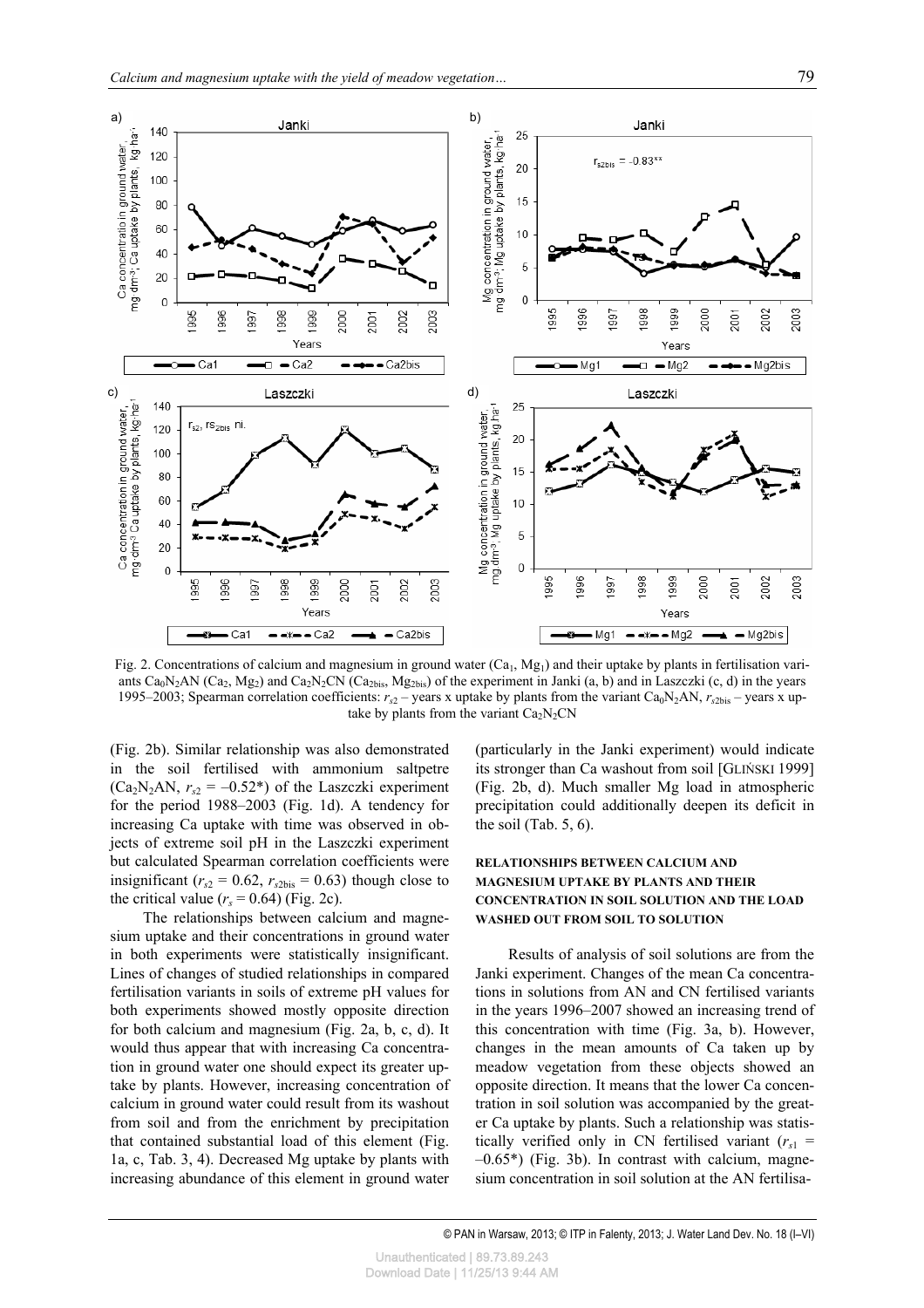

Fig. 3. Changes of the mean annual calcium  $(Ca_1)$  and magnesium  $(Mg_1)$  concentration in soil solution from objects fertilized with ammonium saltpeter  $(AN) - a$ , c) and calcium saltpeter  $(CN) - b$ , d) and their uptake by plants  $(Ca_2, Mg_2)$  from the experiment in Janki in the years 1996–2007; Spearman correlation coefficients: *rs*1 – concentration in soil solution x uptake by plants,  $r_{s2}$  – concentration x years,  $r_{s3}$  – uptake x years

tion did not show clear trend of temporal changes. Fertilisation with CN facilitated a significant decrease of Mg in soil solution  $(r<sub>s2</sub> = -0.64*)$  and, consequently, a significant decrease of Mg uptake by plants  $(r<sub>s3</sub> = -0.71<sup>*</sup>)$ . No significant relationship between Mg concentration in soil solution and Mg uptake by plants was, however, found at AN fertilisation (Fig. 3c, d).

Since calculated loads of calcium and magnesium washed out to soil solutions represent only fouryear period (2000–2003), the changes and relationships between washout and uptake by plants were compared in soils of four objects differing in pH (Tab.1). Decreasing soil acidity (pH<sub>KCl</sub>: Ca<sub>0</sub>N<sub>2</sub>AN –  $3.6 > Ca<sub>0</sub>N<sub>2</sub>CN - 4.3 > Ca<sub>2</sub>N<sub>2</sub>AN - 5.0 > Ca<sub>2</sub>N<sub>2</sub>CN -$ 6.6) was accompanied by a greater Ca uptake by plants and a smaller uptake of magnesium (Fig. 4a, b). This relationship was already found in earlier studies [SAPEK 2011]. Mean load of calcium washed out to soil solution was similar among study years despite differences in soil pH. This could result in a similar and alkaline pH of soil solutions (Fig. 4a, Tab. 7). Under the same conditions a tendency of increasing Mg washout to soil solution was observed (Fig. 4b).

No significant relationship was found between Ca and Mg uptake by plants and their washout to soil solution  $(r<sub>s1</sub> - ni)$  but the counteractive course of changes in the concentration of both elements would indicate that one might expect smaller Mg uptake by plants with decreasing soil acidity and consequently a greater washout of this element from soil (Fig. 4b). Performed assessment of studied relationships could have been affected by a low number of study years, more so that they involved a period of abandoned P fertilisation. Observed counteractive behaviour of the two elements confirms their environmental antagonism [GORLACH, MAZUR 2002]. Regardless of soil pH, however, increasing washout of magnesium loads to soil solution was accompanied by increasing amounts of washed out calcium, which was confirmed by significant positive Spearman correlation coefficient (*rs*<sup>2</sup>  $= 0.55$ \*) (Fig. 4c) for the years 2000–2003.

#### **SUMMARY AND CONCLUSIONS**

Obtained results did not unequivocally show a positive effect of calcium and magnesium from atmospheric precipitation, ground water or soil solution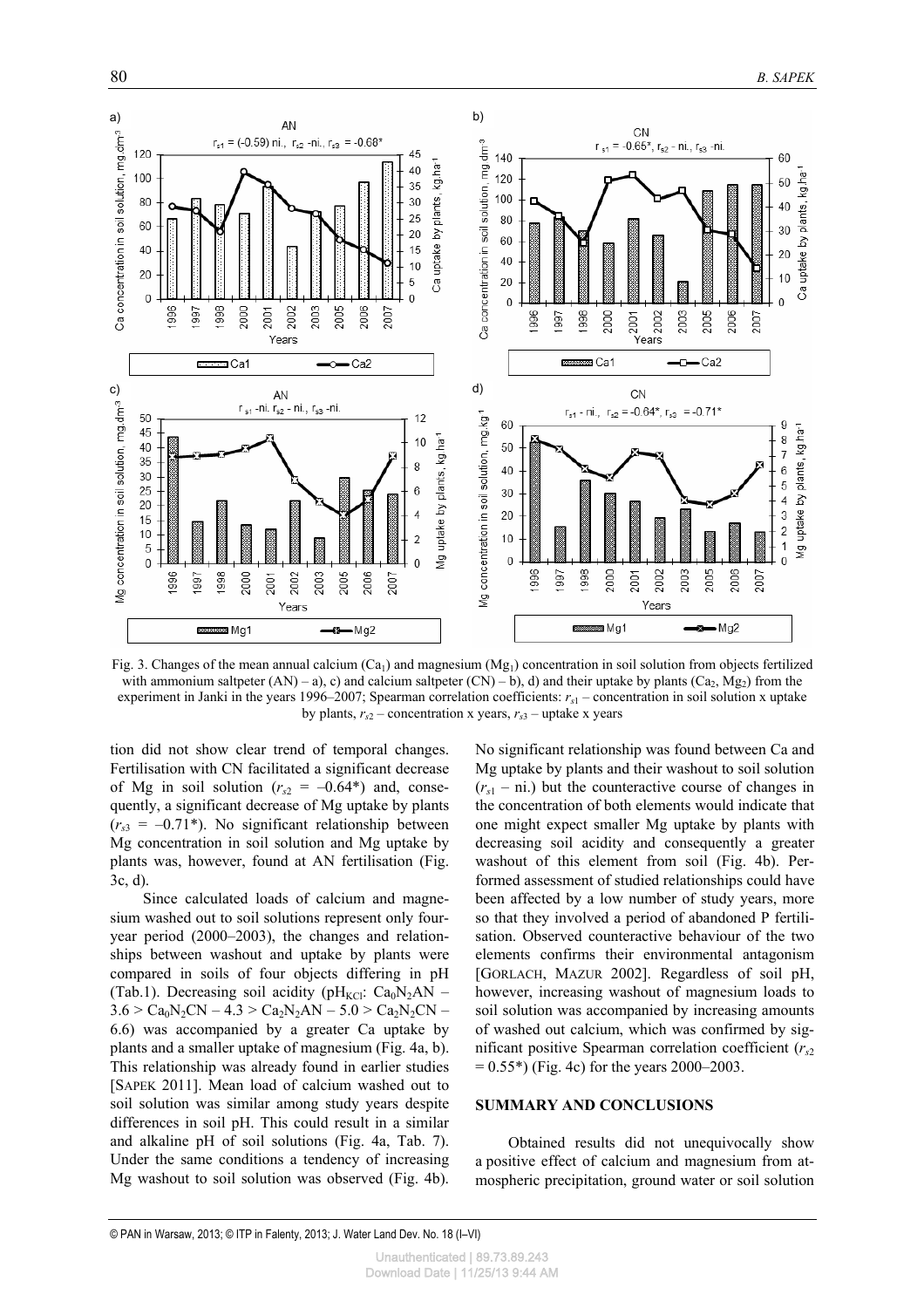on the uptake of these elements by meadow vegetation. From the load of Ca and Mg delivered to experimental meadow and from the amounts removed in dry mass of yield one may assume that systematic atmospheric deposition supplements nutrient losses from soils, especially calcium losses from acid soil not limed and fertilised with ammonium saltpetre. This may be evidenced by long persistent soil  $pH_{\text{KCl}} =$ 



Results of long-term studies in permanent mown meadow on mineral soil presented in this study allow for the following conclusions:

- Substantial calcium deposit from atmospheric precipitation in Falenty constituting nearly 50% of the amount taken up by plants did not exert an unequivocal effect on long-term uptake at fertilisation with both ammonium and calcium saltpetre.
- In fertile soil of favourable physical and water conditions and slightly acidic  $pH_{\text{KCl}} = 5.8$  there was a significant, negative effect of the concentration and load of magnesium from atmospheric deposition on the uptake by plants and significant, positive effect of the load in strongly acid soil of  $pH_{\text{KCl}}$  $= 3.6$ . This conclusion points to a complex process of mutual interactions between atmospheric Ca and Mg differing in solubility.
- Observed tendency of a positive effect of calcium concentration in ground water on its uptake by plants and of a negative effect on magnesium uptake in very acid soils of both experiments could be a result of ground water enrichment with atmos-

3.6 and its low variability (5%). Such an effect demonstrated partly in this study operates in permanent, managed and fertilised meadows exemplified here by presented long-term meadow experiments. The effect is complex and much less visible due to fertilisation, harvesting, soil properties and other biological and anthropogenic factors.



Fig. 4. Changes of annual sum of calcium  $(Ca_1)$  and magnesium  $(Mg<sub>1</sub>)$  uptake by plants and their annual washout from soil to soil solution  $(Ca_2)$ ,  $(Mg_2)$  in fertilisation variants Ca<sub>0</sub>N<sub>2</sub>AN, Ca<sub>0</sub>N<sub>2</sub>CN, Ca<sub>2</sub>N<sub>2</sub>AN and Ca<sub>2</sub>N<sub>2</sub><sub>C</sub>N of the experiment in Janki in the years 2000–2003 – a), b), c); Spearman correlation coefficients of Spearman:  $r_{s1}$  – uptake with yield x washout to soil solution considering results from years and fertilization objects,  $r_{s2}$  – washout to soil solution Ca x Mg

pheric Ca and, consequently, of limited Mg availability from this source for plants.

- Diminished uptake of calcium by plants in the study decade in acid soil poor in humus caused substantial enrichment of soil solution in this element, particularly at fertilisation with calcium saltpetre, and significant decrease of magnesium concentration in this solution.
- Soil neutralization facilitates the decreased Mg uptake by plants, which increases its washout from soil to soil solution. Irrespective of soil pH, increasing calcium washout to soil solution is accompanied by magnesium washout with important contribution of atmospheric precipitation.
- Results obtained under conditions of experimental productive meadow inspire to undertake similar studies on the effect of atmospheric calcium and magnesium on their concentrations in soil waters and on the uptake by plants in natural meadow ecosystems and in lands of ecological use.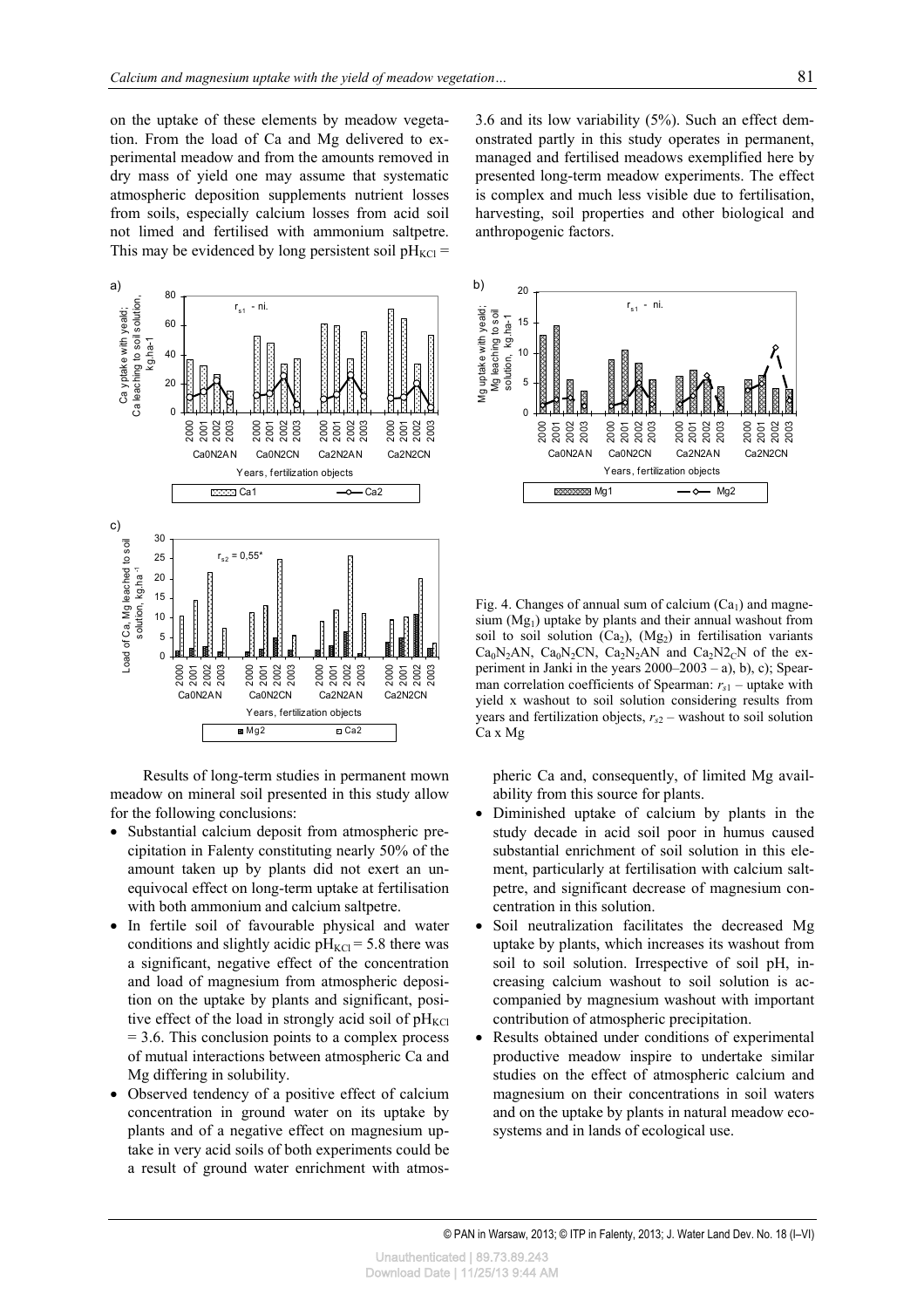#### **REFERENCES**

- ARIANOUTSOU M. 1989. Atmospheric deposition of nutrients in a coastal maquis ecosystem of northeastern Greece. International Journal of Biometeorology. No 33 p. 124–130.
- CHADWICK O.A., DERRY L.A., VITOUSEK P.M., HUEBERT B.J., HEMIN L.O. 1999. Changing sources of nutrients during four million years of ecosystem development. Nature. Vol. 397 p. 491–497.
- GORLACH E., MAZUR T. 2002. Podstawy żywienia roślin. Rozdział 2. W: Chemia rolna [Fundamentals of plant feeding. Chapter 2. In: Agricultural chemistry]. Warszawa. PWN p. 42–45.
- GLIŃSKI J. 1999. Chemiczne i fizykochemiczne właściwości gleb. W: Gleboznawstwo. [Chemical and physico-chemical soil properties. In: Soil science]. Ed. S. Zawadzki. Warszawa. PWRiL p. 183–236.
- HLAWICZKA S., DYDUCH B., FUDALA J. 2003. Long-term changes of particulate emission in the industrial region of upper Silesia (Poland) and their effect on the acidity of rainwater. Water, Air and Soil Pollution. No 142 s. 151– 163.
- JANKOWSKA-HUFLEJT H. 2009. Ocena wpływu nawożenia i dokarmiania dolistnego na wartość paszową runi łąkowej w świetle doświadczeń łanowych [An assessment of the effect of foliar feeding on fodder quality of meadow sward in view of meadow experiments]. IV Konferencja naukowa pt. Woda-Środowisko-Obszary Wiejskie. Falenty, 25–26 listopada 2009.
- JONARD M., ANDRÉ F., DAMBRIN E., PONETTE Q., ULRICH E. 2009. Temporal trends in the foliar nutritional status of the French, Walloon and Luxemburg broad-leaved plots of forest monitoring. Annales of Forest Science. Vol. 66 p. 412 (1–100).
- KACORZYK P., KASPERCZYK M., SZEWCZYK W. 2012. Ładunek składników nawozowych wnoszony z opadem atmosferycznym na powierzchnię ziemi w rejonie górskim [Nutrient load deposited with atmospheric precipitation on the ground surface in a mountain region]. Woda-Środowisko-Obszary Wiejskie. T. 12. Z. 4(40) p. 145– 150.
- PIETRZAK S., URBANIAK M., SAPEK B. 2006. Ocena zmian stężenia mineralnych form azotu w roztworach glebowych i ich wymywania [An assessment of changes in the concentration of mineral nitrogen forms in soil solutions and their washout]. Woda-Środowisko-Obszary Wiejskie. T. 6. Z. spec. (17) p. 51–64.
- POTTER CH. S. 1991.Atmospheric deposition and foliar leaching in a regenerating Southern Appalachian forest canopy. Journal of Ecology. Vol. 79 p. 97–115.
- PRUSIŃKIEWICZ Z. 2011. Roztwór glebowy i jego ekologiczne znaczenie. W: Badania ekologiczno-gleboznawcze [Soil solution and its ecological importance. In: Ecological and pedological studies]. P. XX. Warszawa. PWN. s. 234– 241.
- SAPEK A. 1979. Metody analizy chemicznej roślinności łąkowej, gleby i wody. Cz. 1. [Methods of chemical analyses of meadow vegetation, soil and water. P. 1]. Falenty. IMUZ pp. 55.
- SAPEK A., NAWALANY P. 2006. Ładunek składników nawozowych wnoszonych z opadem atmosferycznym na powierzchnię ziemi na przykładzie pól doświadczalnych w Falentach [Nutrient load delivered with atmospheric precipitation on ground surface based on the example of experimental fields in Falenty]. Woda-Środowisko-Obszary Wiejskie. T. 6. Z. 17 p. 23–28.
- SAPEK B. 2006. Przedmowa. W: Azot, fosfor i potas oraz plonowanie trwałego użytku zielonego na długoletnich doświadczeniach łąkowych [Preface. In: Nitrogen, phosphorus and potassium and the yielding of permanent grassland in long-term meadow experiments]. Woda-Środowisko-Obszary Wiejskie. T. 6. Z. 17 p. 5–13.
- SAPEK B. 2011. Współzależność pobrania wapnia i magnezu przez roślinność lakową oraz ich wymywanie z gleby w wieloleciu na tle jej odczynu i formy stosowanego nawozu azotowego [Correlation between calcium and magnesium uptake by meadow vegetation and their washout from soil in a long-term study with respect to soil pH and the type of nitrogen fertiliser]. Zeszyty Problemowe Postępów Nauk Rolnczych. Z. 565 p. 237–252.
- SAPEK B., NAWALANY P., BARSZCZEWSKI J. 2003. Stężenie składników mineralnych i odczyn wód gruntowych spod długoletnich doświadczeń łąkowych w Falentach [Concentration of mineral components and pH of ground waters under long-term meadow experiments in Falenty]. Woda-Środowisko-Obszary Wiejskie. T. 3. Z. spec. (6) p. 59–68.
- SAPEK B., PIETRZAK S. 1996. Zastosowanie metody aparatów ssących z ceramicznymi kubkami porowatymi do oceny potencjalnego wymycia azotanów z gleb łąkowych. [Application of the method of suction apparatuses with ceramic pore cups in the assessment of potential nitrate washout from meadow soils] Zeszyty Problemowe Postępów Nauk Rolnczych. Z. 440 p. 343–352.
- SAPEK B., SAPEK A. 2011. Wapń i magnez w opadzie atmosferycznym [Calcium and magnesium in atmospheric precipitation]. Ochrona Środowiska i Zasobów Naturalnych. Nr 50 p. 134–154.
- SCHLESINGER W.H., GRAY J.T., GILLIAM F.S. 1982. Atmospheric deposition processes and their importance as sources of nutrients in a chaparral ecosystem of southern California. Water Resources Research. Vol. 18. No. 3 p. 623 doi: 10.1029/WR018i003p00623.
- SKURZYŃSKI A. 2009. Dolistne dokarmianie roślin [Foliar feeding of plants]. [online]. Minikowo. Kujawsko-Pomorski Ośrodek Doradztwa Rolniczego, Oddział w Przysieku. Biuletyn Internetowy. [Access 10.03.2013]. Available at http://www.kpodr.pl/roslinna/inne/dolistne\_ dokarmianie\_roslin.php
- SZPERLIŃSKI Z. 2002. Chemia wybranych elementów środowiska naturalnego. W: Chemia w ochronie i inżynierii środowiska. Cz. II, III [Chemistry of selected elements of the natural environment. In: Chemistry in environmental protection and engineering. P. II, III]. Warszawa. Oficyna Wydaw. PW p. 585–651.
- WARCHOŁOWA M. 1976. Kationy dwuwartościowe. W: Fizjologia mineralnego żywienia roślin [Divalent cations. In: Physiology of mineral plant nutrition]. Ed. A. Nowotny-Mieczyńska. Warszawa. PWRiL p. 296–358.